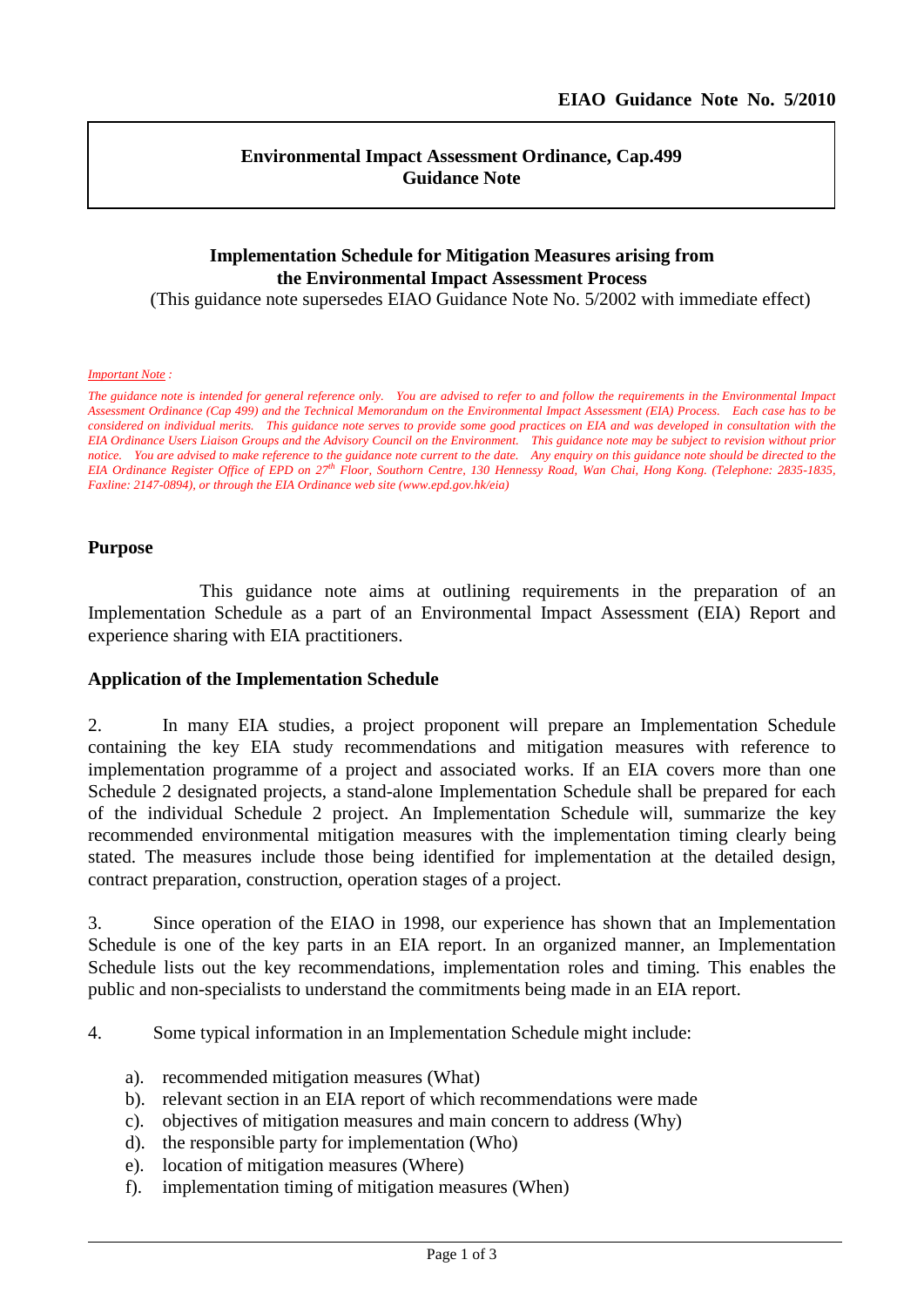g). environmental performance of mitigation measures (What standards)

5. As a summary of the key recommendations in an EIA Report, an Implementation Schedule possesses multiple roles. They include, among others:

- a). to identify a project proponent's commitment in the implementation of mitigation measures
- b). to identify roles of different parties in the implementation and/or maintenance of mitigation measures.
- c). to provide effective communication channels in addressing main concerns being raised for a project
- d). to provide a summary of the recommended mitigation measures, relevant objectives and their expected environmental performance.

# **Format of an Implementation Schedule**

6. **Appendix A** shows the format of an Implementation Schedule to present and summarize mitigation measures.

7. In some case, an Implementation Schedule needs to list out a third party, such as a maintenance agent who is responsible for the long term maintenance. A project proponent has to secure commitments from the named parties in advance whenever possible. In the event that an implementation agent cannot be identified during the preparation of an EIA, a project proponent should take up the role until such an agent is identified in follow-up stages.

8. Given an EIA is a planning tool, changes are sometimes invariable as a result of unforeseeable site constraints during project implementation. The EIAO has provisions to enable flexible project implementation without material changes to the environmental performance of a project. In the event that changes to mitigation measures are considered to be necessary and justifiable, the well presented information in an Implementation Schedule can be used as a basis for communication and follow-up.

### **Suggestions**

9. An Implementation Schedule is a summary of the key mitigation measures in an EIA report. A summary of the committed measures is important in both the communication process and project implementation. Stakeholders in the EIA process are advised to closely scrutinize the recommendations in an Implementation Schedule.

Environmental Protection Department

Date of Issue : December 2010